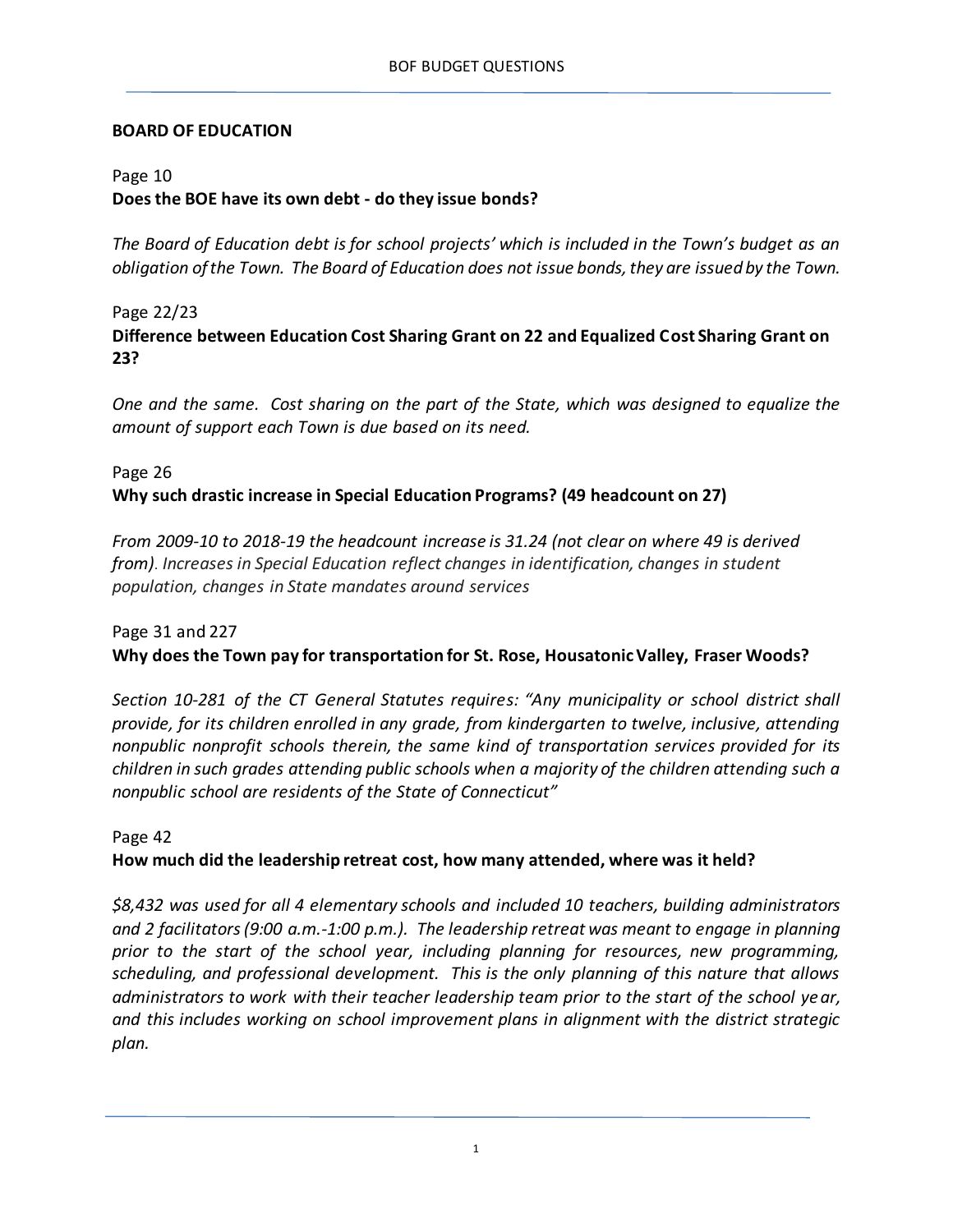### Page 105 **Reed School has 2 principals. Middlegate, Head O'Meadow, have 1. Sandy Hook has 2. Hawley has 1, Middle School has 2, High School has 4. Why so many principals?**

*Middle Gate, Head O'Meadow, Hawley all have a Building Principal. Sandy Hook School, Reed, and Middle School each have a Principal and Assistant Principal. The Sandy Hook Assistant Principal position is being eliminated next year. The High School has a Principal and 3 Assistant Principals. The student population and number of staff requiring supervision and evaluation are primary reasons for the levels required. Elementary schools range from enrollment of 277 to 392 students, (1 Principal each), Reed and the Middle School, from 618 to 675 students, (each have 1 Principal & 1 Assistant Principal, and the High School of 1,565 students (1 Principal & 3 Assistant Principals). Proportionally levels of administration are similar to enrollment size.* 

Page 163

**"…..the District is required to maintain its current level of special funding in order to be eligible for Federal dollars under IDEA/Individuals with Disabilities Education Act." How much money, Federal dollars, does Newtown receive? Please also see below under Special Education in General.**

*\$764,429 from the 2017 award and \$27,583 Balance carried forward from 2016.*

Page 238 **Why are English (\$2,071,667) and Reading (\$1,329,898) (Total \$3,401,565) separate categories? What is "Classroom" \$9,135,135?**

*English is a program offered only in the Middle School and High School while reading is offered at all levels, but to a lesser degree at the Middle School and High School. Classroom is a category of expense which is used for all locations, also to a lesser degree at the Middle School and High School where other programs categories capture expenses. At the lower levels, teachers are grouped here because they teach all subjects except specials.*

### **Special Education in general**

**How does the School District certify that all 572 Special Education Students qualify under the guidelines - see excerpt below?**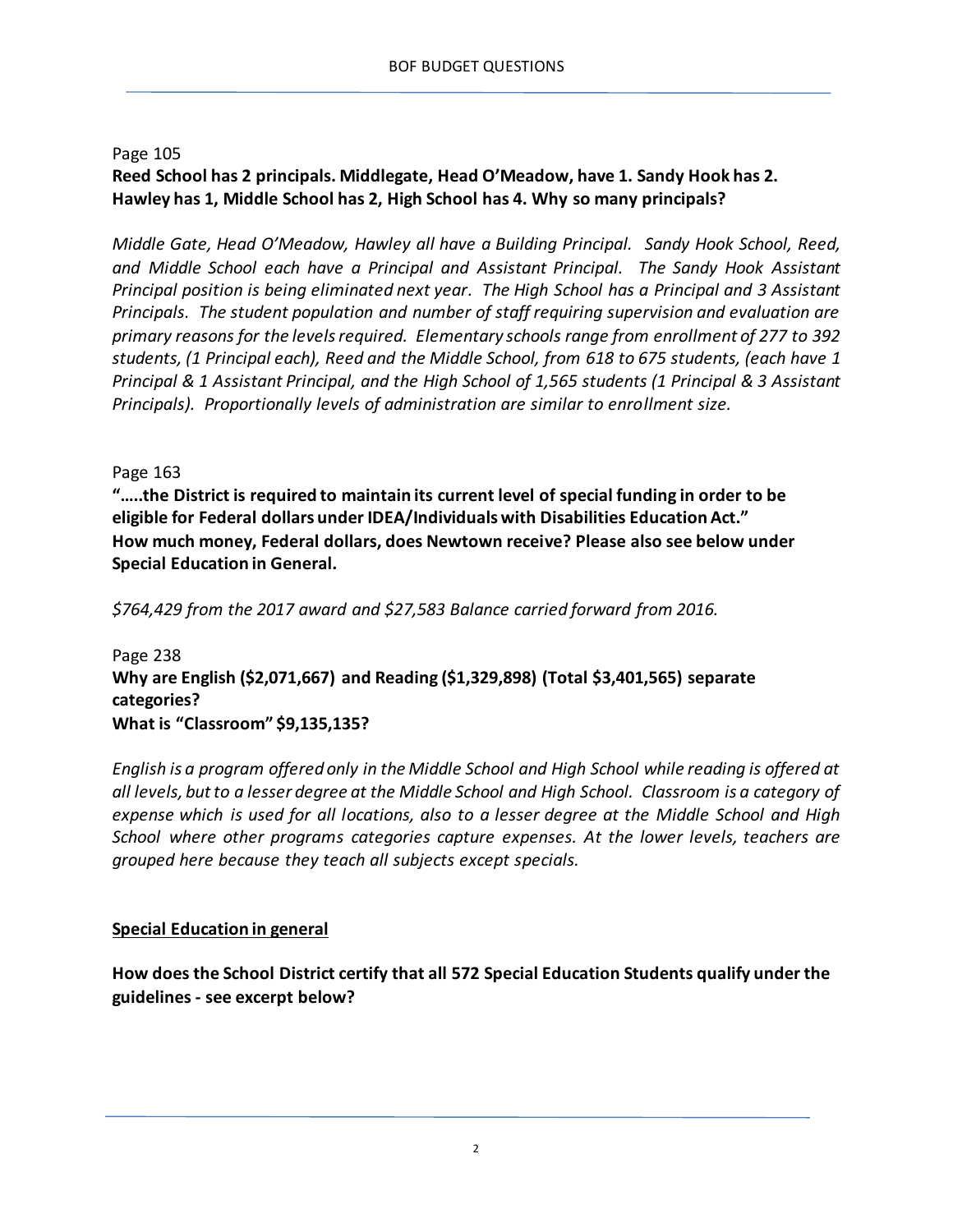**"Thus, children must meet two criteria in order to receive special education: (1) the child must have one or more of the disabilities listed below, and (2) he or she must require special education and related services."**

- **Autism:**
- **Deafness:**
- **Deaf-Blindness:**
- **Hearing impairment:**
- **Mental retardation: Significantly sub-average general intellectual functioning**
- **Orthopedic impairment: … amputation, absence of a limb, cerebral palsy, poliomyelitis, and bone tuberculosis.**
- **Other health impairment: … heart condition, rheumatic fever, asthma, hemophilia, and leukemia, which adversely affect educational performance.**
- **Serious Emotional Disturbance: A condition exhibiting one or more of the following characteristics, displayed over a long period of time and to a marked degree that adversely affects a child's educational performance:**
	- o **An inability to learn that cannot be explained by intellectual, sensory, or health factors**
	- o **An inability to build or maintain satisfactory interpersonal relationships with peers or teachers**
	- o **Inappropriate types of behavior or feelings under normal circumstances**
	- o **A general pervasive mood of unhappiness or depression**
	- o **A tendency to develop physical symptoms or fears associated with personal or school problems.**
	- o **Specific Learning Disability**
	- o **Speech or language impairment**
	- o **Traumatic brain injury**
	- o **Visual impairment, including blindness**

*The October 1 count of 572 special education students are certified by:*

- *Each student has to have an IEP (Individualized Education Plan) with one of the identified classifications (as stated in the question) to receive Specialized Special Education Instruction, as required by the State and Federal Government.*
- *Specialized supports are unique to each individual, based on individual's disability, and developed in a PPT (team of educators, medical personnel, counselors, SPED personnel, and parents)*
- *Students identified as needing an IEP and specialized instruction are identified through comprehensive evaluations*
- *Each student based on evaluation would require specialized instruction and supports as outlined in his or her individualized education plan*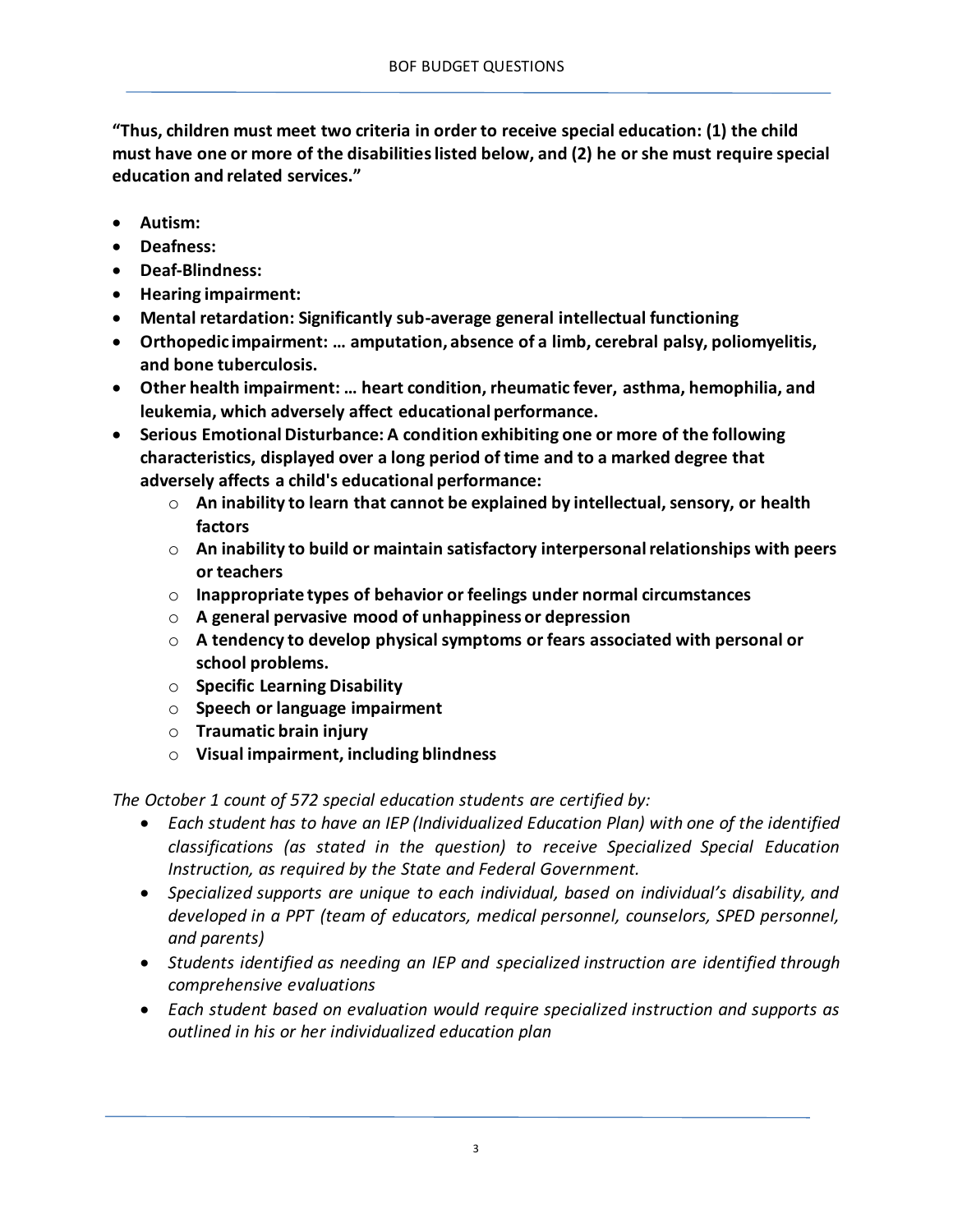**The budget includes teacher position reductions and counselor/social worker increases in headcount, which I believe was characterized as a request from the principals. I understand that the logic for teacher reductions is headcount loss among the student population.**

- **Is the increase in counselor/social worker headcount similarly tied to student headcount?**
- **Is there an analysis available that evaluates existing counselor/social worker caseload?**
- **Is there a sense that caseload is too high? How do you evaluate that?**
- **Is there an evaluation of how effective the existing counselor/social worker resources are and how effective they are?**
- **For teacher reduction decisions, are class sizes the sole determinant? Will the reductions affect class offerings and choice? Any other impact?**

*This is often tied to social and emotional needs of a district or school. For example, if after reviewing information and data around student needs, decisions are made that determine what supports are essential. In addition, as additional responsibilities for identifying, tracking, and supporting students become mandated (SRBI), then the role of our support staff continues to increase (regardless of decline in population). In addition, we have increased both our populations at the elementary school and our SPED population district-wide. Counselors and social workers serve the needs of all students and families across the district, especially in districts like Newtown that continue to work with a PTSD population.*

*As of October 2017 from Area Roundtable Counseling Director Data - average counselor caseload at NHS = 199 (Trumbull: 190, Simsbury: 200, Wilton: 195 Greenwich: 180 Westin: 190 The average across both DRG A/B = 202).*

*Average counselor caseload at the elementary level includes all students, but some students also work with the school psychologist for testing or therapeutic needs.*

*Hawley – 304 Middle Gate – 363 Sandy Hook – 388 HOM – 265 (some students also work with their SPED case managers – so caseloads typically look like other levels)*

- *Panarama Survey (district-wide) – one of the key elements by parents was that they felt their students needed to see counselors more often throughout the year.*
- *With respect to caseloads, we review area data to determine average caseload in similar schools across our DRG.*
- *Internal study and evaluation of programs and support services (through the District Safe School Climate Committee). Example, for the last two years we have been working with*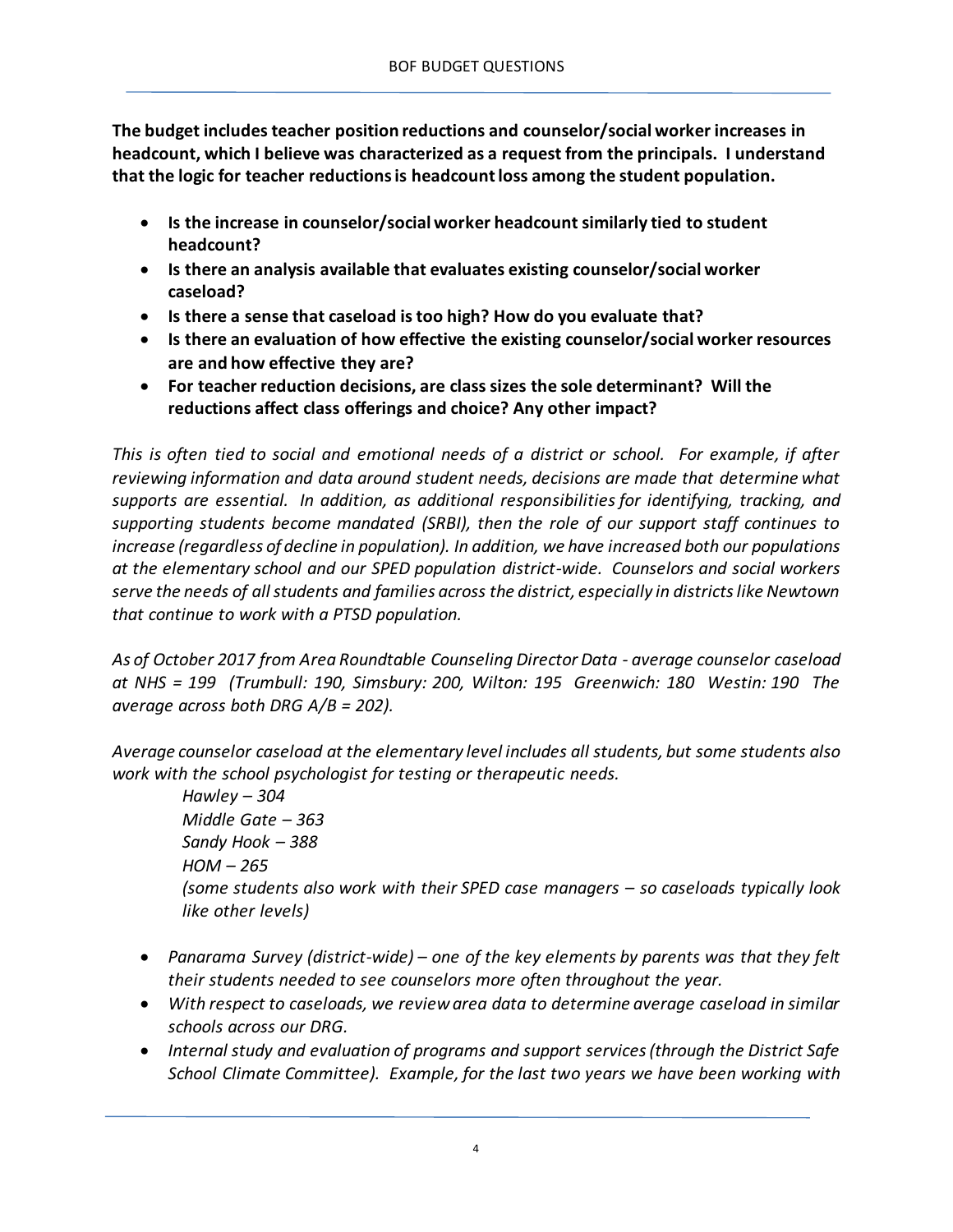*consultants from UCONN to revise our Social Emotional Learning practices and support services.*

 *Teacher reductions are based on class/section enrollment but also considers whether adequate services will provide level of quality instruction moving forward. In addition, as in the case of music at RIS, this was based on lower enrollment, which showed a discrepancy over the last two years regarding equitable caseloads (electives teachers). In addition, now the .8 at Hawley will be combined with .2 NHS for 1.0 FTE (this had been difficult in the past to retain Hawley music as only .8 FTE).*

# **The total proposed budget of \$76 million seems to be mostly focused on maintaining level services and employing cost containment.**

**What are the strategic academic investments being made – meaning the things that will improve the academic investments being made that will differentiate Newtown? How will you evaluate the impact and success of those investments?**

- *Concept-based curriculum and instruction, which focuses on a stronger inquiry based learning model around concepts and "big ideas" rather than discrete facts. This aligns with best practice in teaching and learning (and is basis for new NGSS – Next Generation of Science Standards – which students will be tested on moving forward.*
- *Social Emotional learning practices district wide – including of Alpine platform that will allow us to track and access student data across schools to help support students as they move through the system. NOT TYPICAL ACROSS ALL DISTRICTS*
- *STEM programming – new biomedical program at HS, at MS, and STEM program at RIS ;*
- What have been the strategic investments in the past few years? How have you evaluated the impact and success of those investments?
- *Current engineering program at HS increased in interest in just one year. Students may receive college credit from Project Lead the Way (engineering and biomedical) – both highly competitive careers. NOT TYPICAL IN ALL DISTRICTS*
- *Evaluation of any and all programs include review of in-house assessment and standardized test data, as well as information from Panarama surveys, anecdotal information, parent feedback, observations of classroom instruction, and teacher evaluation. Interest level is also important – which impacts enrollment, at times, as was the case with Mandarin. This is an extremely difficult language, and the ongoing rotation of teachers from China caused the enrollment to continue to decrease.*

# **If you has an additional \$200,000 (25%) to spend on strategic, academic investments, what would/could that be used for?**

 *We want flexible, high tech spaces to be used by students so they are able to fully explore sciences and technologies – these are rapidly growing fields and students' success and career aspirations will be an investment for both the local and greater community.*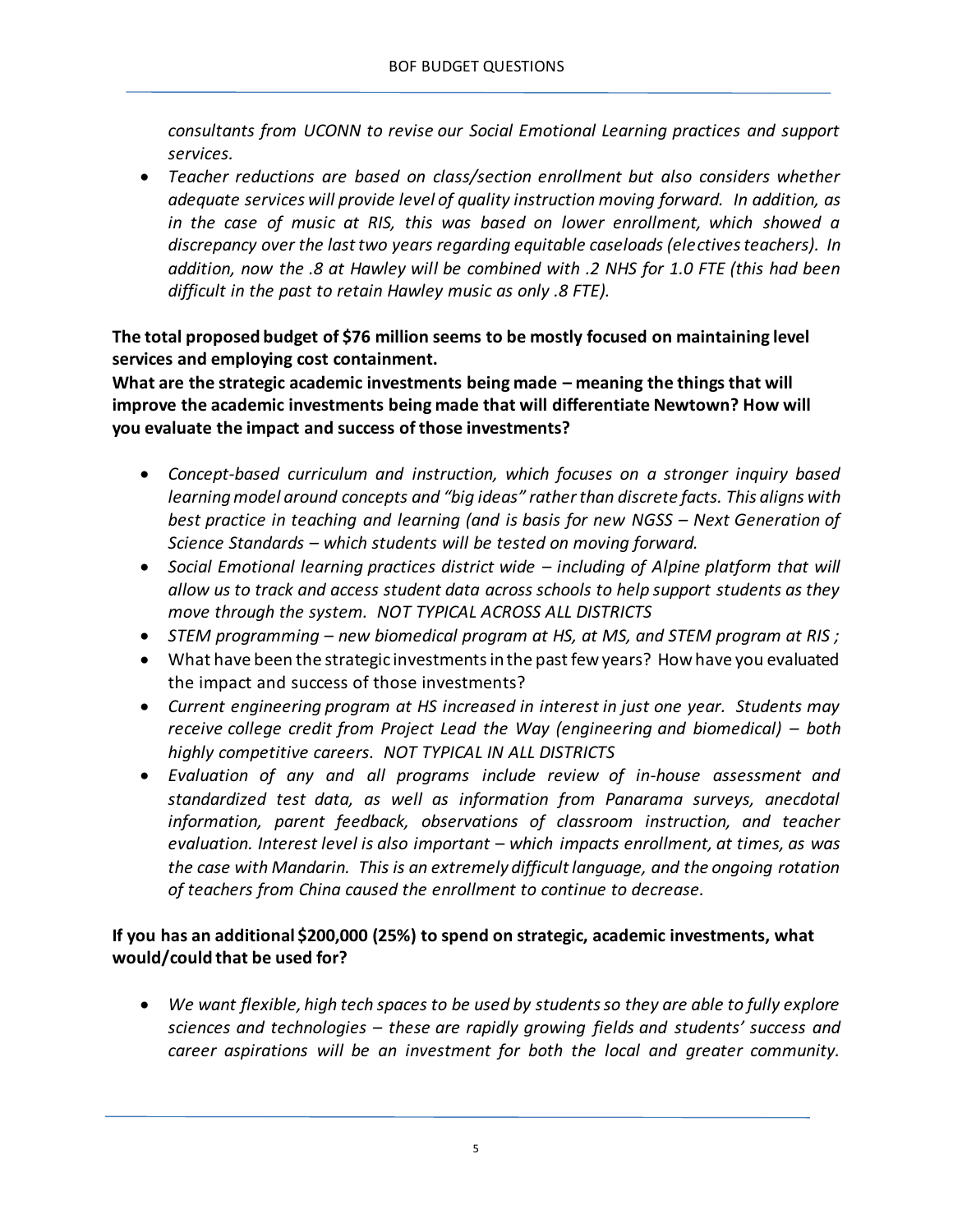*Examples include research labs and science makerspaces, where students are able to engage in real world application, explore, and engage in critical thinking.*

**Was this budget built on the assumption that the ECS grant would come in at \$4.75 million, reflecting a + \$500,000 increase from last year? If so, how would you have approached this budget differently if the assumption were adjusted to a more realistic number, such as the one included in Bob Tait's revenue line of \$3.95 million?**

*The budget was built based on spending needs as opposed to anticipated revenues. The school principals and administrators are always thoughtful in preparing budgets. They had to prioritize their budget requests more carefully this year knowing the fiscal climate.*

*Budget planning occurs with the best information available. This information changes over time, whether it is for energy or the state budget. Given the range of changes in ECS funding last year, what constitutes a realistic estimate is hard to determine. The amount that is currently in the statute is \$4,756,332. The Governor has proposed \$4,251,588. Interestingly, there is currently a bill, HB5171 which would prevent the Governor from making any rescissions to the ECS during the fiscal year. But as we saw last year, changes can be made long after our local budget has been set.*

# Page 27

**Staffing of Curriculum & Technology – in this year's budget this staffing line item was a single 8.00 FTE; however, in next year's budget, these are two separate items where technology is steady at 8.00 FTEs, but there is an additional 1.9 FTEs currently and the staffing is requested to increase to 5.40. Why did staffing increase this year to 1.9 FTEs and what was the cost of this increase? Also, what is the justification for the additional 3.5 increase in staffing for next year's budget?** 

*During the 2017-18 budget book production, the decision was made to break apart the Curriculum & Technology cost centers. To create even more clarity, we decided to develop a staffing section for Curriculum as these employees reported to the Assistant Superintendent. New to the 2018- 19 budget book is the staffing section under Curriculum, see page 188.*

*The 1.9 FTE budgeted in 2017-18 contains an additional .5 FTE Spanish teacher for the elementary grade level along with .10 Math and .10 Social Studies Curriculum Coordinators. This is an increase of .7 FTE over the 2016-17 budget-year. The World Language and Curriculum Coordinators were all previously budgeted within the schools.*

*The two district administrators, Director of Guidance K-12 and the Director of Visual Arts and Music, were moved from the schools and the English Language Learner (ELL) teacher was moved*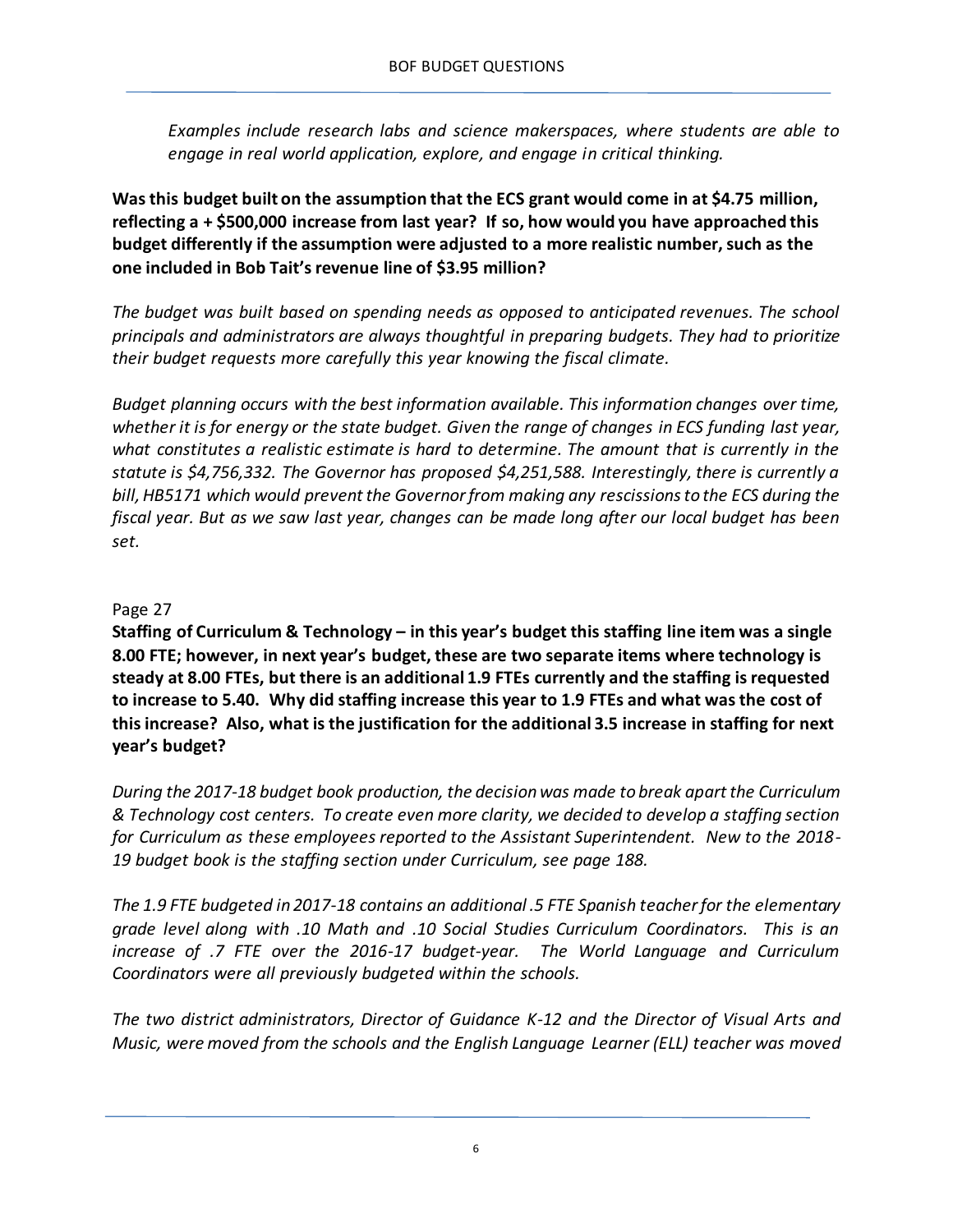*from the Special Education budget to now reside in the Assistant Superintendent's Curriculum Budget. There is no increase in these areas, only reallocation of positions.*

*The only addition to the 2018-19 request includes a .5 FTE Spanish teacher. This addition will now carry our Spanish classes into the third grade level.*

**With regard to the 4 FTE counselor positions (2 funded by Novo Grant), what was the reasoning for these new positions? How was the need assessed? How are these needs being dealt with currently without these counselor positions? Is there an opportunity to share these positions among the several elementary schools, i.e., .5 FTE per elementary school—or some variation of that?**

- *The counselors are in place, but have been funded by EdAdvance grant for the last several years. They are critical resources, with caseloads averaging between 275-315 (as some share students with school psychologist), as we continue to develop our social/emotional learning and district-wide practices to provide appropriate interventions, help students develop Student Success Plans, provide counseling needs (group and individual), work with teachers to help support issues with families, and collect data that will be useful during PPTs, parent meetings, team meetings.*
- *Sharing counselors is difficult, especially when it comes to developing strong relationships with a school's population and family – but the more important reason is that our elementary counselors have higher caseloads given the populations.*
- *This was the single most critical budget request by all building principals as the emotional needs of their students are clearly evident and from Panarama data in the community.*

# **Regarding transportation, what financial impact did the change in school start time have overall? Has All-Star been called upon to identify opportunities to operate more efficiently given the new 2-tier system?**

*The change in school start times was accommodated for in the new contract with All Star Transportation by negotiating flexibility via differentiated pricing for two-tier of bussing, three tiers and four tiers, with the two tier system being less than the others. The rates are based on 5 ½, 6 ½, and 7 ½ hour of bussing. As start time and declining enrollment were issues that would likely be faced during the term of this new contract, it was prudent to negotiate consideration for change in this regard. The new contract term allowed us to appropriately plan for this change with the new contract taking the need for additional negotiations out of the discussion. The twotier system is more efficient and cost effective and allowed for a no cost solution to make this happen. The savings in reduced bussing time was used to add three and a half busses to make up for the higher capacity and longer routes required in a two-tier system.*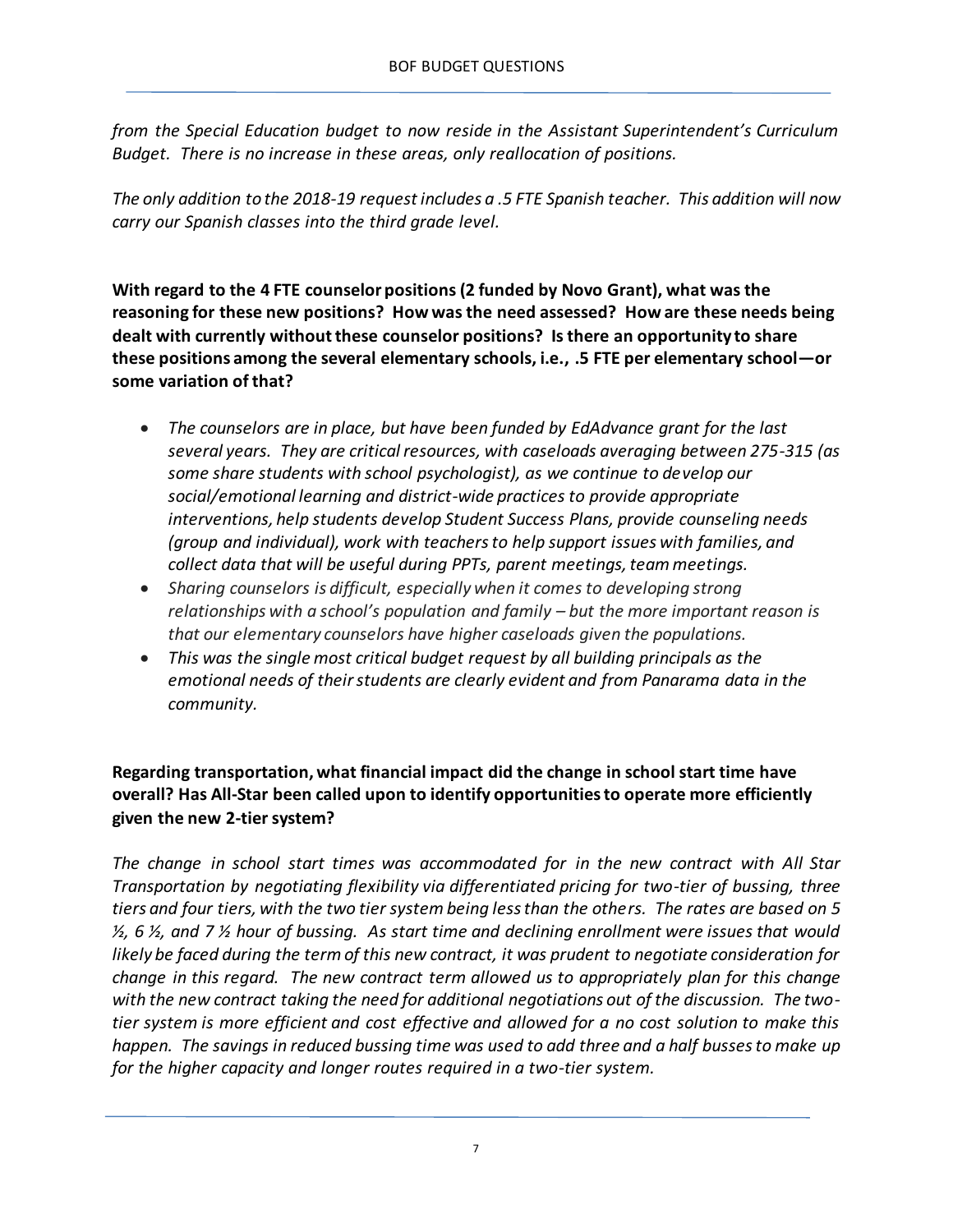**Regarding the reduction in the orchestra teacher at Reed, what has the orchestra census been over the last 5 years?**

See chart

**In furtherance to the January 14, 2018 CT post article, has there been any progress in identifying opportunities where we can regionalize resources such purchases such as school supplies, etc. with neighboring districts as a way of reducing costs?**

*On the topic of regionalizing purchases, currently, Superintendents and Directors of Business have been meeting on this topic. In fact, hosted by ER9 and Bethel, we have collaborated to look at areas that may be shared in order to reduce costs.* 

*A meeting will be held with five local districts (including Bethel, Monroe, Danbury, etc.) to look at regionalizing programming for students with behavioral issues (often resulting in outplacement). This is occurring in the next two weeks.*

**We did not touch on page 171 Transition Services. Are these youths included in the 572 figure of students in special ed? Page 171 requests 7 job coaches but page 172 requests 5 coaches. Where is the program? This looks better than break even; can we expand?**

*The youngsters that participate in the Transition Program are 18-21years old and are included in the special education number of 572. The Transition Program recently became (a separate program with its own facility designation provided by the State, and is also referred to as "Community Partnership Program." This program is now open to students from neighboring towns in exchange for a nominal tuition fee. Pages 18 and 20 now show the current and projected student enrollment.*

*Due to the growth of this program, we have had to add job coaches (this is a billable cost for out-of- district students), as you will notice on page 172. Three of our job coaches work 32.5 hours per week and four coaches work 20 hours per week. The hours total 177.5 and when divided by a 35 hour work week (this is considered full-time), the total becomes 5.07 FTE; or full-time equivalency employees.*

*The Director of Pupil Personnel is open to expansion and we are hoping to see more youngsters enrolled in this program.*

**Payroll systems have become very automated. Do the town and BOE use the latest version of systems from ADP (or another service company) to minimize salaries of**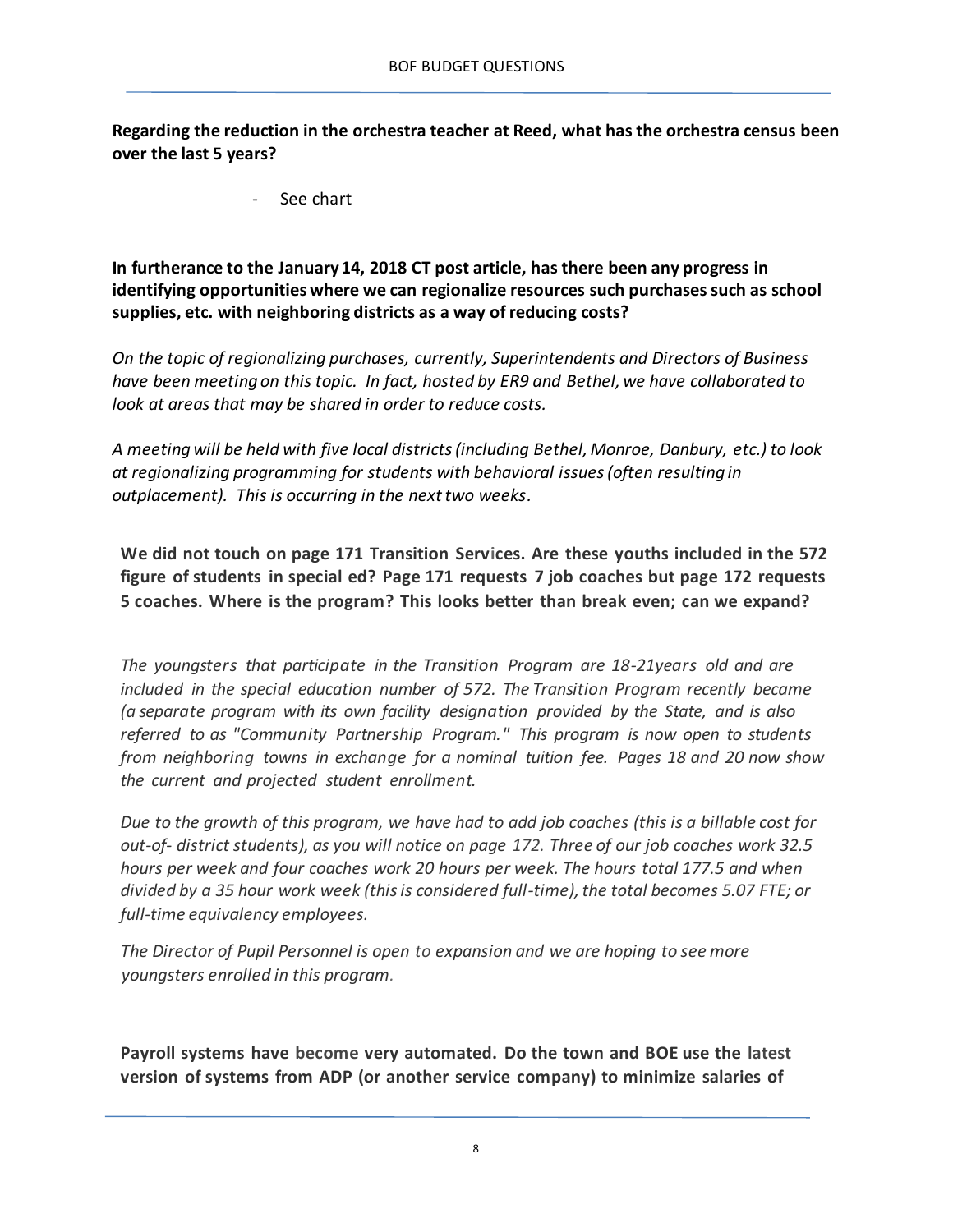**those administering payroll? If not, what would be the cost to upgrade and are there IT issues that rule out an upgrade?**

*The payroll system utilized by both the Town and BOE is automated in that all payroll processing is done completely in-house. The Town discontinued using ADP a number of years ago in order to reduce the costs and purchased the HR/Payroll module system that the BOE has been using for years. This was done when the Town switched over to the BOE general ledger accounting software system.*

*Running the BOE payroll is very complex due to the many exceptions regarding payroll accounts, substitutes, activity accounts, stipends, civic billable, overtime, just to name a few. After all entries have been made and encumbrance reports, state tax reports, deductions, etc. have been balanced, it isthen interfaced with the general ledger . The Town has been setting aside, on an annual basis, the funds to replace the entire general ledger and HR/payroll sometime in the near future .*

**I would like to revisit the insurance expense for the BOE. Page 201 shows a 4.43% increase for liability insurance. The BOS shows a decrease.** I **ask Ron to verify that the figure is correct.**

**Does the figure combine property premiums with liability premiums?**

*The ClRMA letter referencing 2018-19 Budget Indicator was received after the BOE approved its budget. Factoring in the -3% predicted LAP rate will allow the BOE budget to be reduced in its insurance line by \$22,807. (An insurance schedule is attached.)*

### **What would you do with incremental \$200k**

*To answer this, we can look to some of the Principal requests that were not fulfilled (in bold), and consider BOE conversations about some of these topics.*

*Increase hours by 0.1 for curriculum coordinator positions. The BOE has not had this discussion recently. However, for many, many years, the idea of adding (full time or part time) curriculum coordinators has been raised. Curriculum coordinators would ensure that the K-12 curriculum and instruction are aligned between schools (vertically and horizontally) and that data inform instruction. A quick search shows other districts with curriculum coordinator positions include Cheshire, Wilton, Brookfield, Westport, Monroe, Tolland, Danbury, Milford and Stratford.*

*Lead teacher to become AP. The BOE moved to have lead teachers at all elementary schools (as opposed to creating AP positions).*